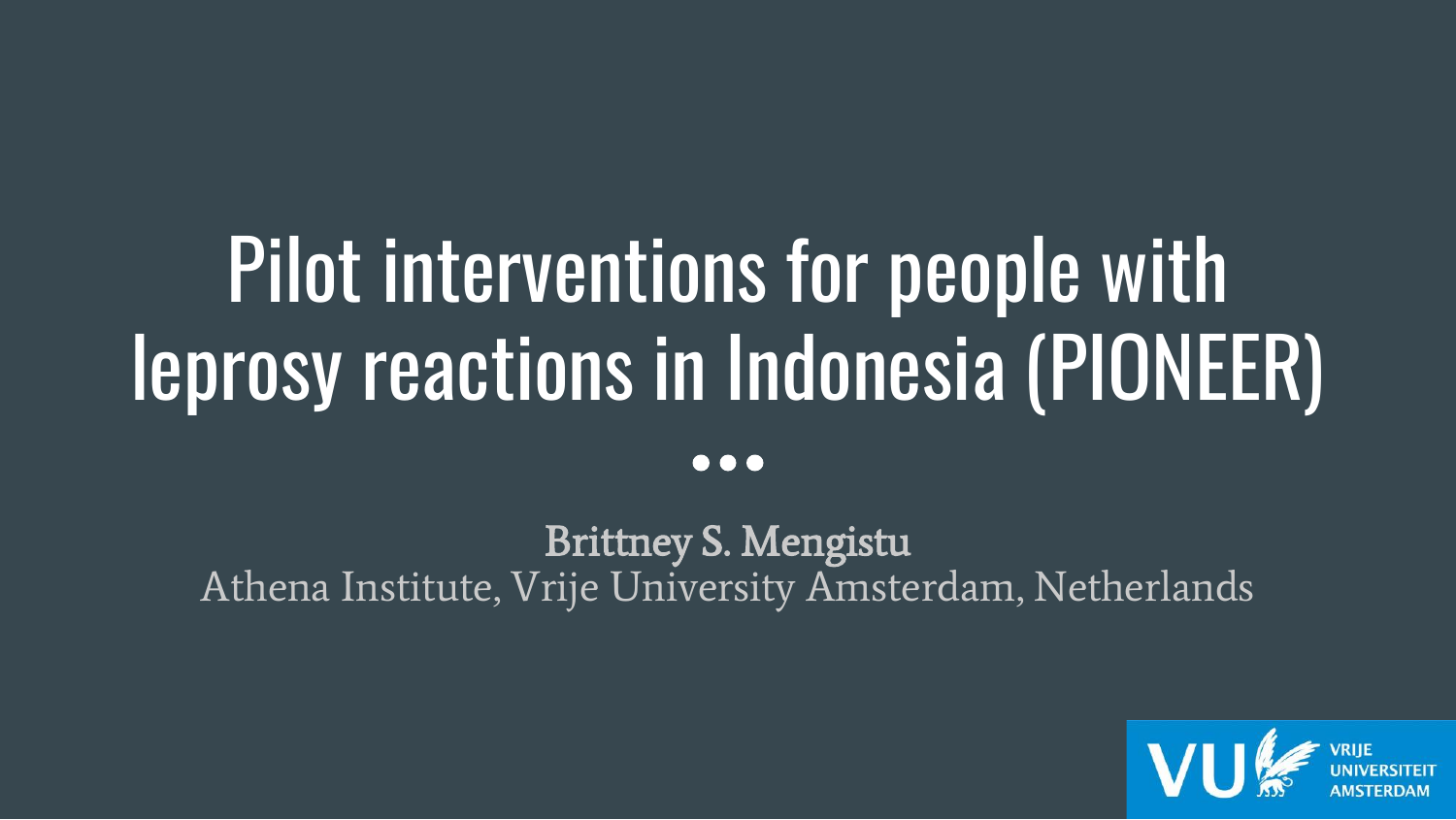## **Background**

- Leprosy reactions are serious complications of leprosy, leading to nerve function impairment, disability and neuropathic pain
- Prior participatory research on individual experiences with leprosy reactions revealed:
	- Constant physical discomfort
	- Harmful self-care practices
	- Financial insecurity
	- Difficulties coping with the diagnosis
	- Stigma
- This project will implement three pilot interventions in Indonesia to improve the management of leprosy reactions and to address its physical and psychosocial consequences



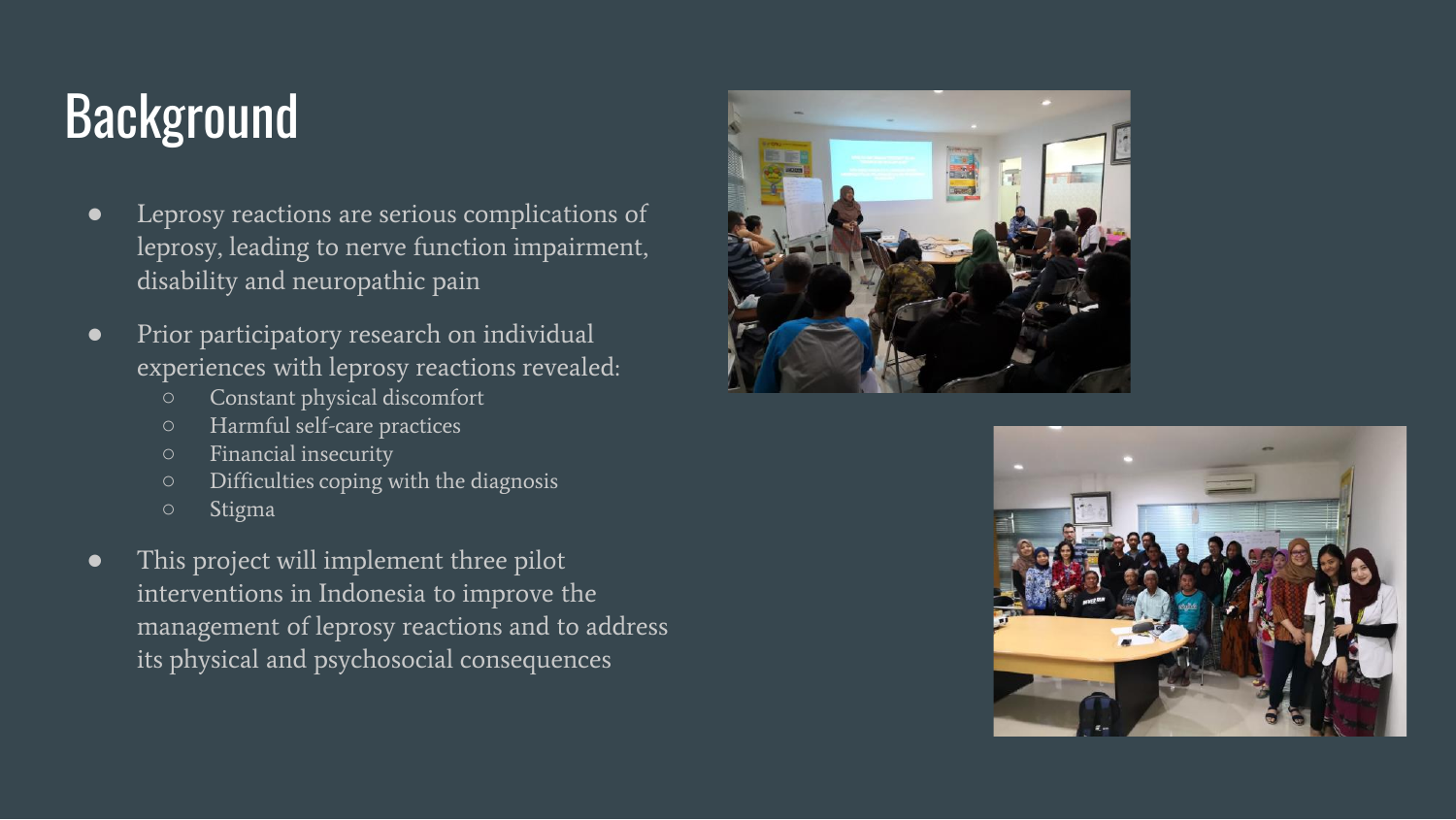## Methodology: 3 pilot interventions



### Mixed Methods

- Leprosy-related stigma
- Mental wellbeing
- Knowledge, attitudes, and practices related to leprosy reactions
- Experiences with and perceptions of individuals with leprosy reactions